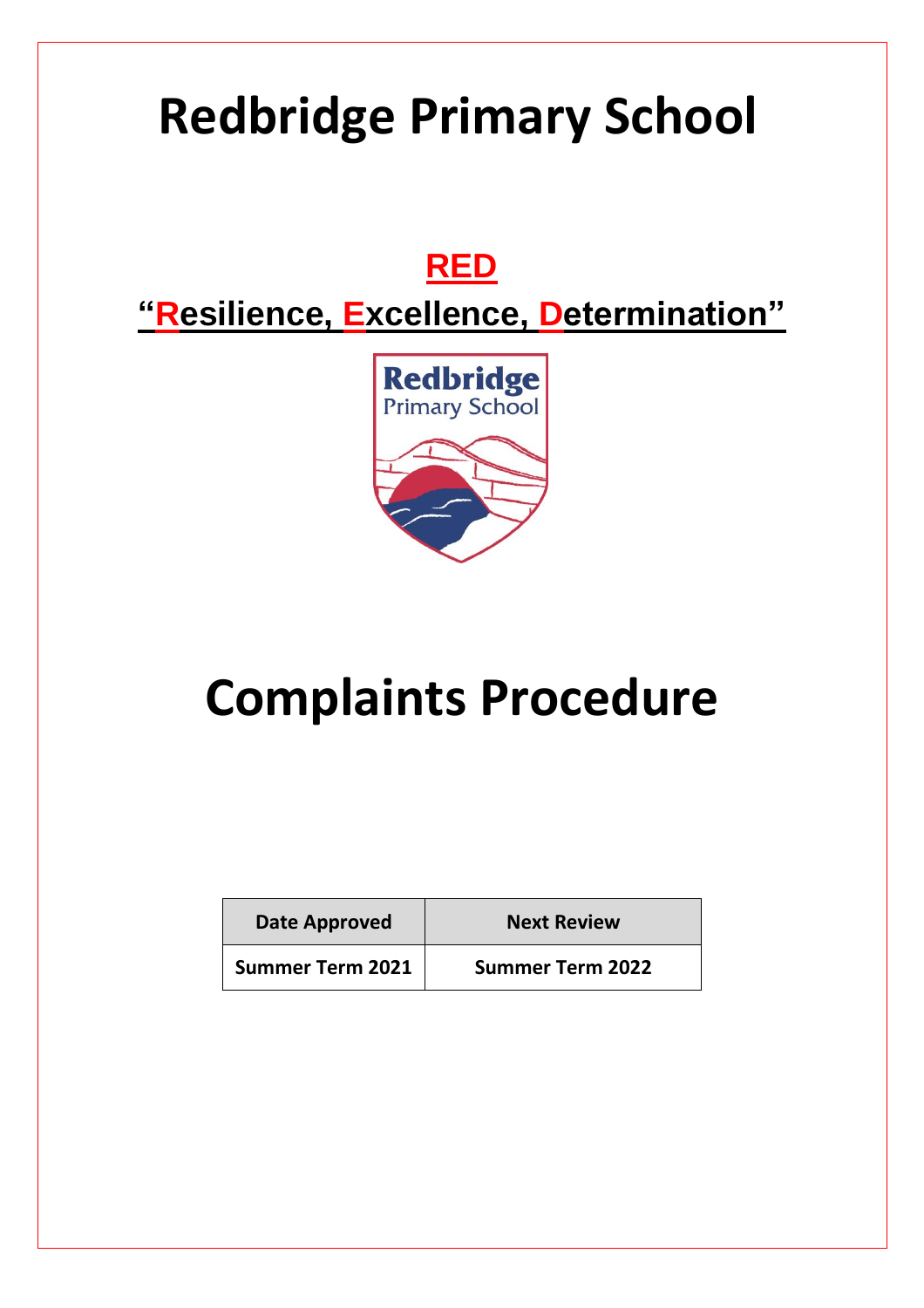### **Complaints Procedure**

#### **Introduction**

The Governing Body believes that the school provides a good education for all children and that the Headteacher and other staff work very hard to build positive relationships with all parents and carers. Occasionally, however, things do not happen according to the plan and there may be a cause for a complaint.

#### . **Who can make a complaint?**

This procedure is not limited to parents or carers of children who are registered at the school. Any person, including members of the public, may make a complaint to the school about any provision of facilities or services that we provide. Unless complaints are dealt with under separate statutory procedures (such as appeals relating to exclusions or admissions), we will use this Complaints Procedure.

#### **The difference between a concern and a complaint**

A concern may be defined as *'an expression of worry or doubt over an issue considered to be important for which reassurances are sought'*.

A complaint may be defined as *'an expression of dissatisfaction however made, about actions taken or a lack of action'.*

It is in everyone's interest that concerns and complaints are resolved at the earliest possible stage. Many issues can be resolved informally, without the need to use the formal stages of the Complaints' Procedure.

The school takes concerns seriously and will make every effort to resolve the matter as quickly as possible.

If you have difficulty discussing a concern with a particular member of staff, we will respect your views. In these cases, Mr Davies, Headteacher, will refer you to another staff member. Similarly, if the member of staff directly involved feels unable to deal with a concern, he will refer you to another staff member. The member of staff may be more senior but does not have to be. The ability to consider the concern objectively and impartially is more important.

We understand however, that there are occasions when people would like to raise their concerns formally. In this case, the school will attempt to resolve the issue internally, through the stages outlined within this Complaints Procedure.

#### **How to raise a concern or make a complaint**

A concern or complaint can be made in person, in writing or by telephone. They may also be made by a third party acting on behalf on a Complainant, as long as they have appropriate consent to do so.

Concerns should be raised with either the class teacher or Headteacher. If the issue remains unresolved, the next step is to make a formal complaint.

Complainants should not approach individual governors to raise concerns or complaints. They have no power to act on an individual basis and it may also prevent them from considering complaints at Stage 2 of the procedure.

Complaints against school staff (except the Headteacher) should be made in the first instance, to the Headteacher via the school office**.** Please mark them as Private and Confidential.

Complaints that involve or are about the Headteacher should be addressed to the Chair of Governors, via the school office. Please mark them as Private and Confidential.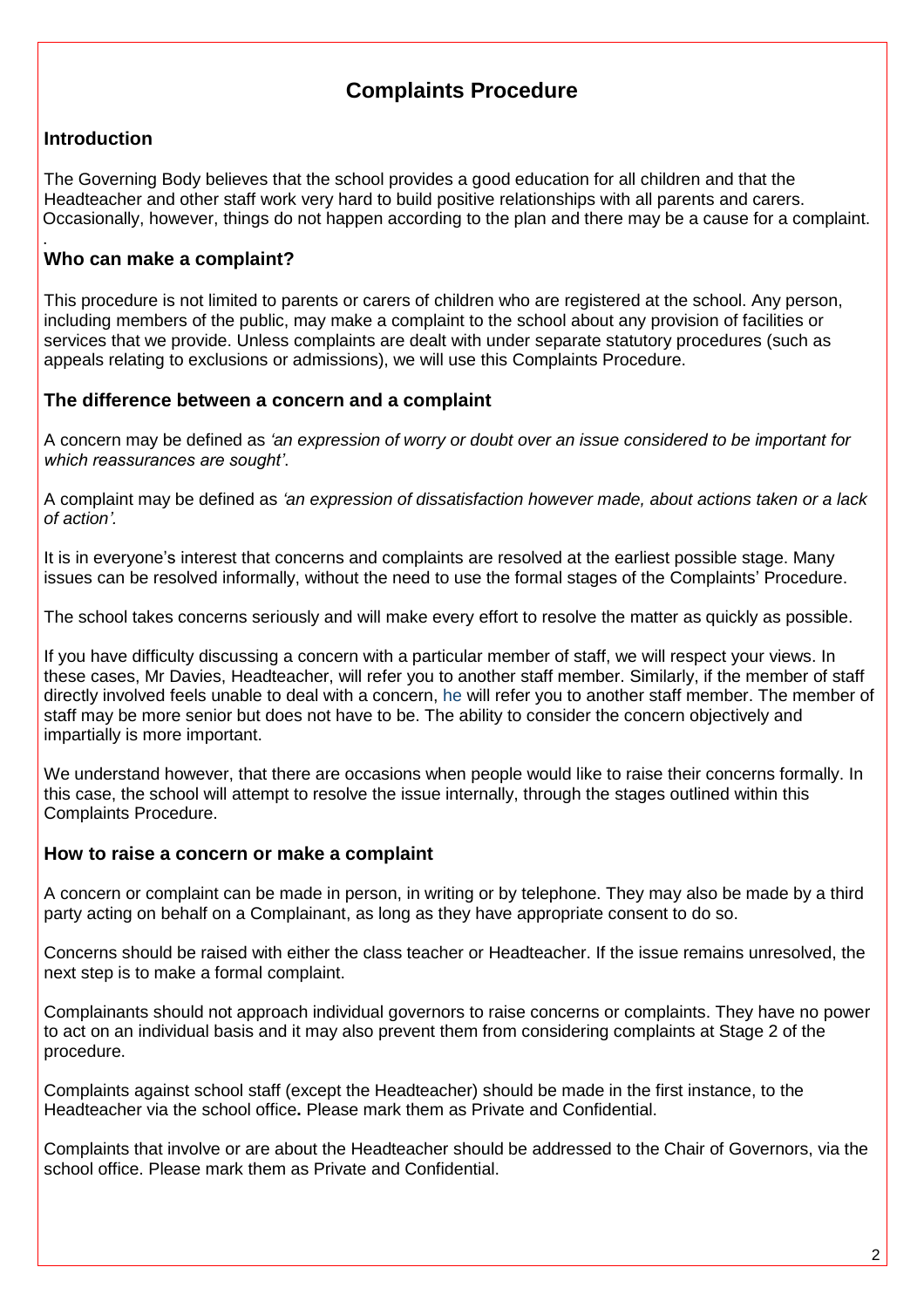Complaints about the Chair of Governors, any individual governor or the whole governing body should be addressed to the Clerk to the Governing Body via the school office. Please mark them as Private and Confidential.

For ease of use, a template Complaint Form is included at the end of this procedure. If you require help in completing the form, please contact the school office. You can also ask third party organisations, e.g. Citizens Advice, to help you.

In accordance with Equality Law, we will consider making reasonable adjustments, if required, to enable Complainants to access and complete this Complaints Procedure. For instance, providing information in alternative formats, assisting Complainants in raising a formal complaint or holding meetings in accessible locations.

#### **Anonymous complaints**

We will not normally investigate anonymous complaints. However, the Headteacher or Chair of Governors, if appropriate, will determine whether the complaint warrants an investigation.

#### **Timescales**

You must raise the complaint within three months of the incident or, where a series of associated incidents have occurred, within three months of the last of these incidents. We will consider complaints made outside of this time frame only if exceptional circumstances apply.

#### **Complaints received outside of term time**

We will consider complaints made outside of term time to have been received on the first school day after the holiday period.

#### **Scope of this Complaints Procedure**

This procedure covers all complaints about any provision of community facilities or services by the school, other than complaints that are dealt with under other statutory procedures, including those listed below

| <b>Exceptions</b>                                                                                                                         | Who to contact                                                                                                                                                                                                                                                                                                                                                                                |  |
|-------------------------------------------------------------------------------------------------------------------------------------------|-----------------------------------------------------------------------------------------------------------------------------------------------------------------------------------------------------------------------------------------------------------------------------------------------------------------------------------------------------------------------------------------------|--|
| Admissions to schools<br>Statutory assessments of<br><b>Special Educational Needs</b><br>School re-organisation<br>$\bullet$<br>proposals | Concerns about admissions, statutory assessments of<br>Special Educational Needs, or school re-organisation<br>proposals should be raised with Redbridge Local<br>Authority.                                                                                                                                                                                                                  |  |
| Matters likely to require a Child<br>Protection Investigation                                                                             | Complaints about child protection matters are handled<br>under our Child Protection and Safeguarding Policy and<br>in accordance with relevant statutory guidance.<br>If you have serious concerns, you may wish to contact<br>the local authority designated officer (LADO) who has<br>local responsibility for safeguarding or the Multi-Agency<br>Safeguarding Hub (MASH).                 |  |
| Exclusion of children from<br>school*                                                                                                     | Further information about raising concerns about<br>exclusion can be found at: www.gov.uk/school-discipline-<br>exclusions/exclusions.<br>*complaints about the application of the Behaviour Policy<br>can be made through the Complaints Procedure.                                                                                                                                          |  |
| Whistle-blowing                                                                                                                           | We have an internal Whistle-blowing Procedure for all<br>our employees, including temporary staff and<br>contractors.<br>The Secretary of State for Education is the prescribed<br>person for matters relating to education for whistle-<br>blowers in education who do not want to raise matters<br>direct with their employer. Referrals can be made at:<br>www.education.gov.uk/contactus. |  |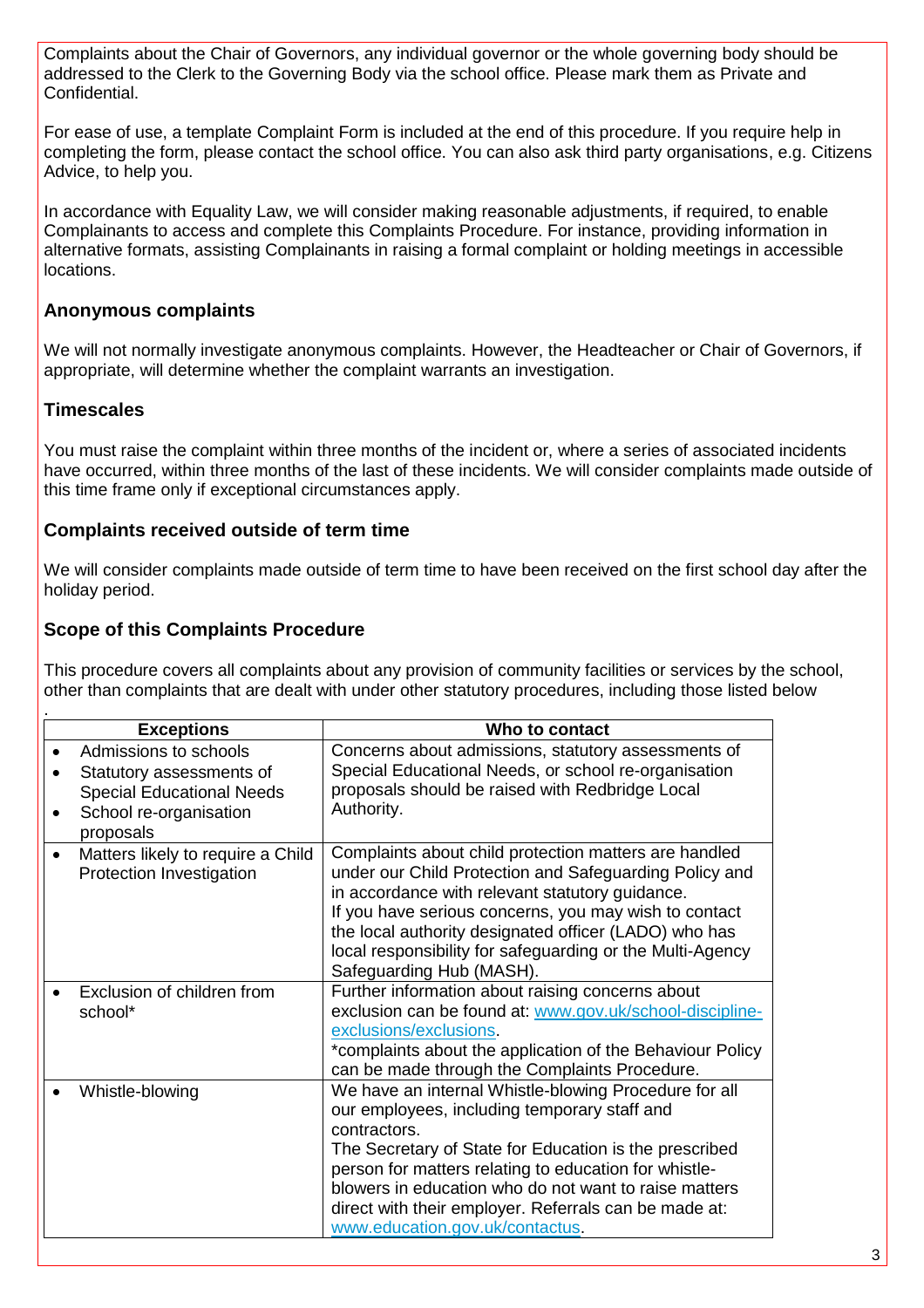|                                                                                                          | Volunteer staff who have concerns about our school<br>should complain through the school's Complaints<br>Procedure. You may also be able to complain direct to<br>the LA or the Department for Education (see link above),<br>depending on the substance of your complaint.                                                       |
|----------------------------------------------------------------------------------------------------------|-----------------------------------------------------------------------------------------------------------------------------------------------------------------------------------------------------------------------------------------------------------------------------------------------------------------------------------|
| • Staff grievances                                                                                       | Complaints from staff will be dealt with under the<br>school's internal grievance procedures.                                                                                                                                                                                                                                     |
| • Staff conduct                                                                                          | Complaints about staff will be dealt with under the<br>school's internal disciplinary procedures, if appropriate.<br>Complainants will not be informed of any disciplinary<br>action taken against a staff member as a result of a<br>complaint. However, the Complainant will be notified that<br>the matter is being addressed. |
| Complaints about services<br>provided by other providers<br>who may use school premises<br>or facilities | Providers should have their own Complaints Procedure<br>to deal with complaints about service. Please contact<br>them direct.                                                                                                                                                                                                     |
| National Curriculum - content                                                                            | Please contact the Department for Education at:<br>www.education.gov.uk/contactus                                                                                                                                                                                                                                                 |

If other bodies are investigating aspects of the complaint, for example the police, local authority (LA) safeguarding teams or Tribunals, this may impact on our ability to adhere to the timescales within this procedure or result in it being suspended until those public bodies have completed their investigations.

If a Complainant commences legal action against the school in relation to their complaint, we will consider whether to suspend the Complaints Procedure in relation to their complaint until those legal proceedings have concluded.

#### **Resolving complaints**

At each stage in the procedure, the school wants to resolve the complaint. If appropriate, we will acknowledge that the complaint is upheld in whole or in part. In addition, we may offer one or more of the following:

- an explanation
- an admission that the situation could have been handled differently or better
- an assurance that we will try to ensure the event complained of will not recur
- an explanation of the steps that have been or will be taken to help ensure that it will not happen again and an indication of the timescales within which any changes will be made
- an undertaking to review school policies in light of the complaint
- an apology.

#### **Withdrawal of a Complaint**

If a Complainant wants to withdraw their complaint, we will ask them to confirm this in writing.

#### **Stage 1**

Formal complaints must be made to the Headteacher (unless they are about the Headteacher), via the school office. This may be done in person, in writing (preferably on the Complaint Form), or by telephone.

The Headteacher will record the date the complaint is received and will acknowledge receipt of the complaint in writing (either by letter or email) within five school days.

Within this response, the Headteacher will seek to clarify the nature of the complaint, ask what remains unresolved and what outcome the Complainant would like to see. The Headteacher can consider whether a face to face meeting is the most appropriate way of doing this.

*Note: The Headteacher may delegate the investigation to another member of the school's senior leadership team but not the decision to be taken.*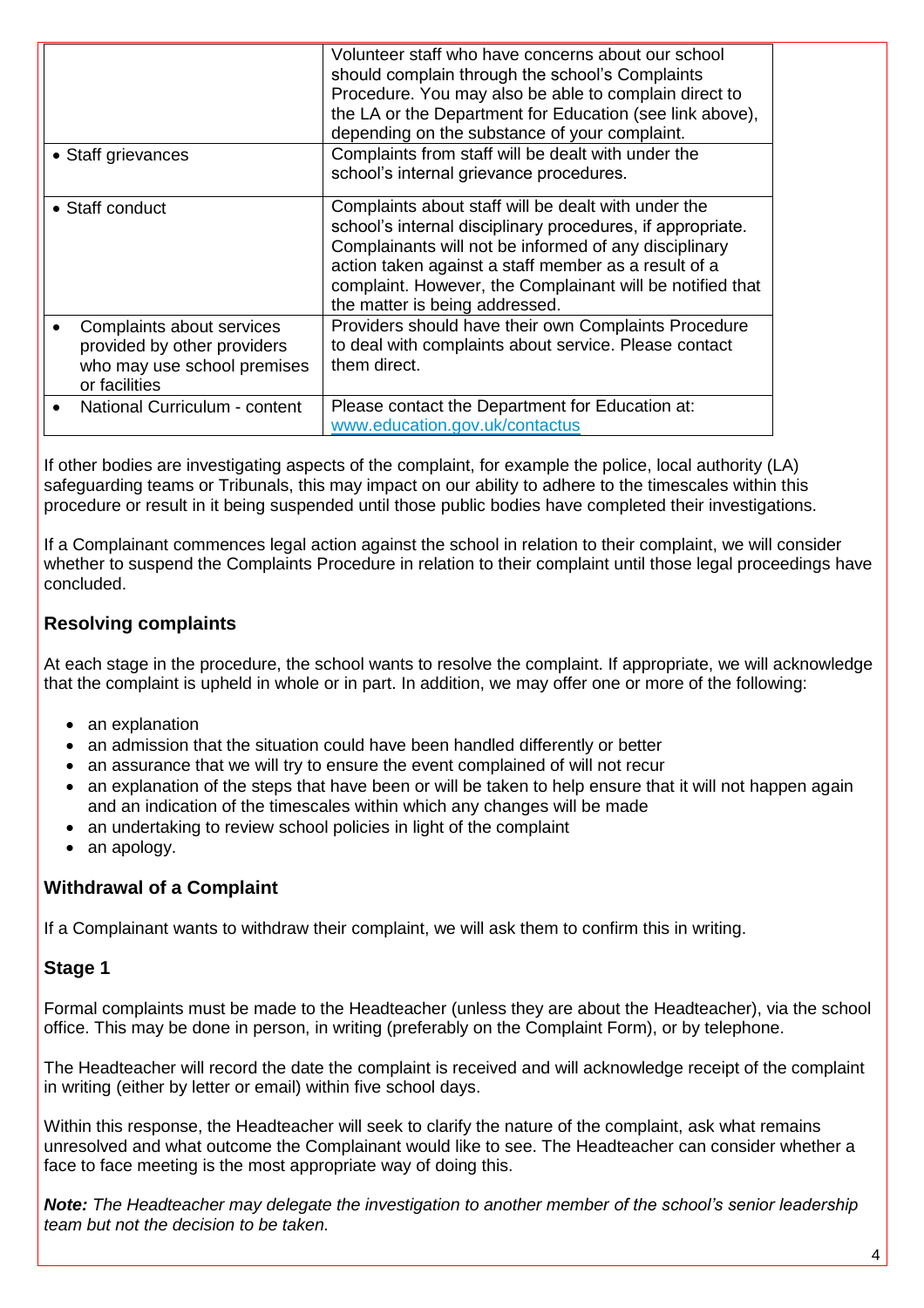During the investigation, the Headteacher (or investigator) will:

- if necessary, interview those involved in the matter and/or those complained of, allowing them to be accompanied if they wish
- keep a written record of any meetings/interviews in relation to their investigation.

At the conclusion of their investigation, the Headteacher will provide a formal written response within twenty five school days of the date of receipt of the complaint.

If the Headteacher is unable to meet this deadline, they will provide the Complainant with an update and revised response date.

The response will detail any actions taken to investigate the complaint and provide a full explanation of the decision made and the reason(s) for it. Where appropriate, it will include details of actions the school will take to resolve the complaint.

The Headteacher will advise the Complainant of how to escalate their complaint should they remain dissatisfied with the outcome of Stage 1.

If the complaint is about the Headteacher, or a member of the Governing Body (including the Chair or Vice-Chair), a suitably skilled governor will be appointed to complete all the actions at Stage 1. Complaints about the Headteacher or member of the Governing Body must be made to the Clerk, via the school office.

If the complaint is:

- iointly about the Chair and Vice Chair or
- the entire Governing Body or
- the majority of the Governing Body

Stage 1 will be considered by an independent investigator appointed by the Governing Body. At the conclusion of their investigation, the independent investigator will provide a formal written response.

### **Stage 2**

If the Complainant is dissatisfied with the outcome at Stage 1 and wishes to take the matter further, they can escalate the complaint to Stage 2 – a meeting with members of the Governing Body's Complaints Committee, which will be formed of the first three, impartial, governors available. This is the final stage of the Complaints Procedure.

A request to escalate to Stage 2 must be made to the Clerk, via the school office, within ten school days of receipt of the Stage 1 response.

The Clerk will record the date the complaint is received and acknowledge receipt of the complaint in writing (either by letter or email) within five school days.

Requests received outside of this timeframe will only be considered if exceptional circumstances apply.

The Clerk will write to the Complainant to inform them of the date of the meeting. They will aim to convene a meeting within fifteen school days of receipt of the Stage 2 request. If this is not possible, the Clerk will provide an anticipated date and keep the Complainant informed.

If the Complainant rejects the offer of three proposed dates, without good reason, the Clerk will decide when to hold the meeting. It will then proceed in the Complainant's absence on the basis of written submissions from both parties.

The Complaints Committee will consist of at least three governors with no prior involvement or knowledge of the complaint. Prior to the meeting, they will decide amongst themselves who will act as the Chair of the Complaints Committee. If there are fewer than three governors from the school available, the Clerk will source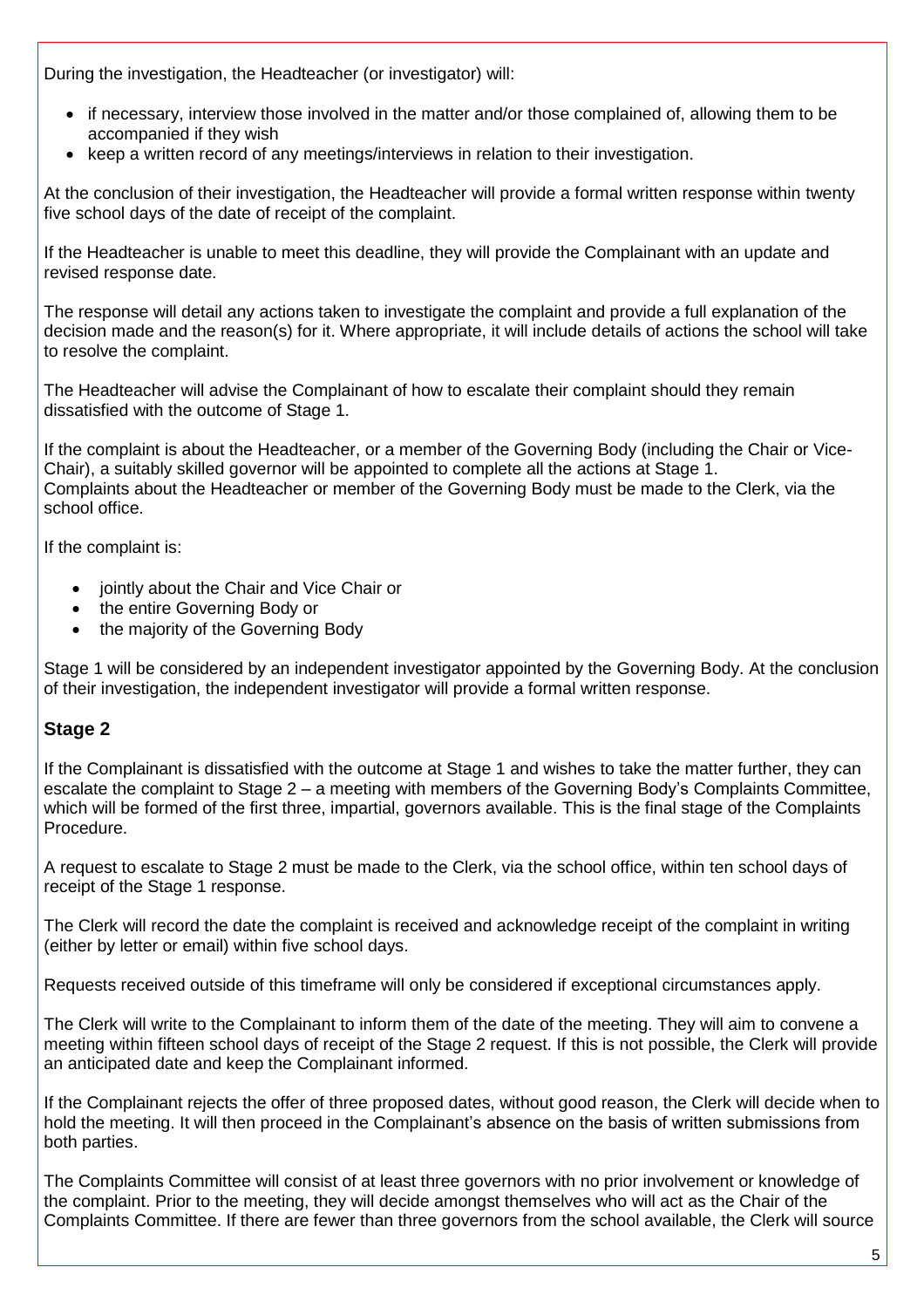any additional, independent governors through another local school or through their LA's Governor Services team, in order to make up the committee. Alternatively, an entirely independent committee may be convened to hear the complaint at Stage 2.

The committee will decide whether to deal with the complaint by inviting parties to a meeting or through written representations, but in making their decision they will be sensitive to the Complainant's needs.

If the Complainant is invited to attend the meeting, they may bring someone along to provide support. This can be a relative or friend. Generally, we do not encourage either party to bring legal representatives to the committee meeting. However, there may be occasions when legal representation is appropriate.

For instance, if a school employee is called as a witness in a complaint meeting, they may wish to be supported by union and/or legal representation.

**Note:** Complaints about staff conduct will not generally be handled under this Complaints Procedure. Complainants will be advised that any staff conduct complaints will be considered under staff disc*iplinary procedures, if appropriate, but outcomes will not be shared with them.* 

Representatives from the media are not permitted to attend.

At least ten school days before the meeting, the Clerk will:

- confirm and notify the Complainant of the date, time and venue of the meeting, ensuring that, if the Complainant is invited, the dates are convenient to all parties and that the venue and proceedings are accessible
- request copies of any further written material to be submitted to the committee at least five school days before the meeting.

Any written material will be circulated to all parties at least three school days before the date of the meeting.

The committee will not normally accept, as evidence, recordings of conversations that were obtained covertly and without the informed consent of all parties being recorded.

The committee will also not review any new complaints at this stage or consider evidence unrelated to the initial complaint to be included. New complaints must be dealt with from Stage 1 of the procedure.

The meeting will be held in private. Electronic recordings of meetings or conversations are not normally permitted unless a Complainant's own disability or special needs require it. Prior knowledge and consent of all parties attending must be sought before meetings or conversations take place. Consent will be recorded in any minutes taken.

The committee will consider the complaint and all the evidence presented. The committee can:

- uphold the complaint in whole or in part
- dismiss the complaint in whole or in part.

If the complaint is upheld in whole or in part, the committee will:

- decide on the appropriate action to be taken to resolve the complaint
- where appropriate, recommend changes to the school's systems or procedures to prevent similar issues in the future.

The Chair of the Committee will provide the Complainant and school with a full explanation of their decision and the reason(s) for it, in writing, within ten school days.

The letter to the Complainant will include details of how to contact the Department for Education if they are dissatisfied with the way their complaint has been handled.

If the complaint is: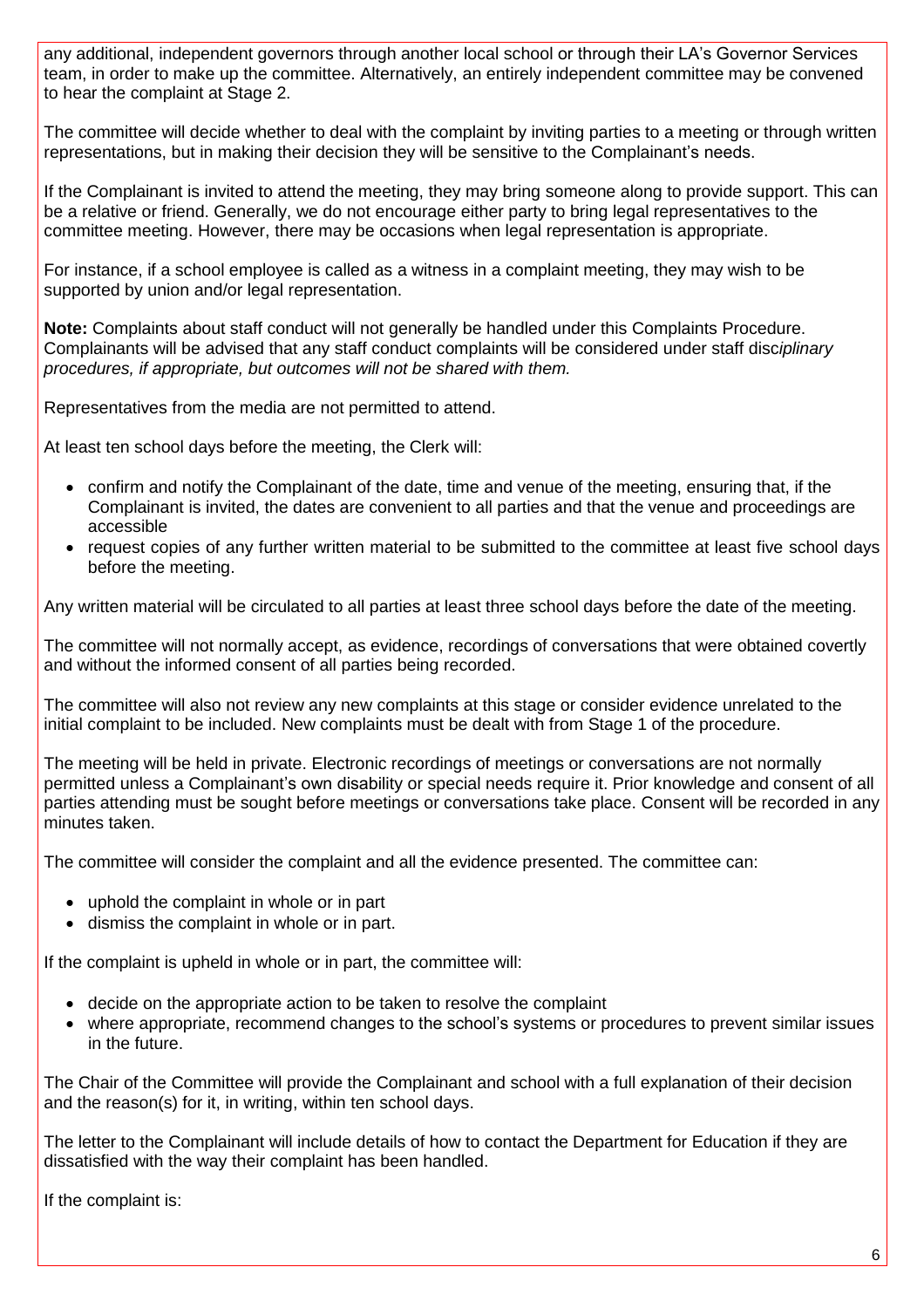- iointly about the Chair and Vice Chair or
- the entire Governing Body or
- the majority of the Governing Body

Stage 2 will be heard by a committee of independent governors.

The response will detail any actions taken to investigate the complaint and provide a full explanation of the decision made and the reason(s) for it. Where appropriate, it will include details of actions the school will take to resolve the complaint.

The response will also advise the Complainant of how to escalate their complaint should they remain dissatisfied.

#### **Next Steps**

If the Complainant believes the school did not handle their complaint in accordance with the published Complaints Procedure or they acted unlawfully or unreasonably in the exercise of their duties under education law, they can contact the Department for Education after they have completed Stage 2.

The Department for Education will not normally reinvestigate the substance of complaints or overturn any decisions made by the school's governing body. They will consider whether the school has adhered to education legislation and any statutory policies connected with the complaint.

The Complainant can refer their complaint to the Department for Education online at: [www.education.gov.uk/contactus,](http://www.education.gov.uk/contactus) by telephone on: 0370 000 2288 or by writing to:

Department for Education Piccadilly Gate Store Street **Manchester** M1 2WD.

**Roles and Responsibilities Complainant**

The Complainant will receive a more effective response to the complaint if they:

- explain the complaint in full as early as possible
- co-operate with the school in seeking a solution to the complaint
- respond promptly to requests for information or meetings or in agreeing the details of the complaint
- ask for assistance as needed
- treat all those involved in the complaint with respect
- refrain from publicising details of their complaint on social media and respect confidentiality.

#### **Investigator**

The Investigator's role is to establish the facts relevant to the complaint by:

- providing comprehensive, open, transparent and fair consideration of the complaint through:
	- $\circ$  sensitive and thorough interviewing of the Complainant to establish what has happened and who has been involved
	- o interviewing staff and children/young people and other people relevant to the complaint
	- o consideration of records and other relevant information
	- o analysing information
- liaising with the Complainant and the complaints co-ordinator as appropriate to clarify what the Complainant feels would put things right.

The Investigator should:

conduct interviews with an open mind and be prepared to persist in the questioning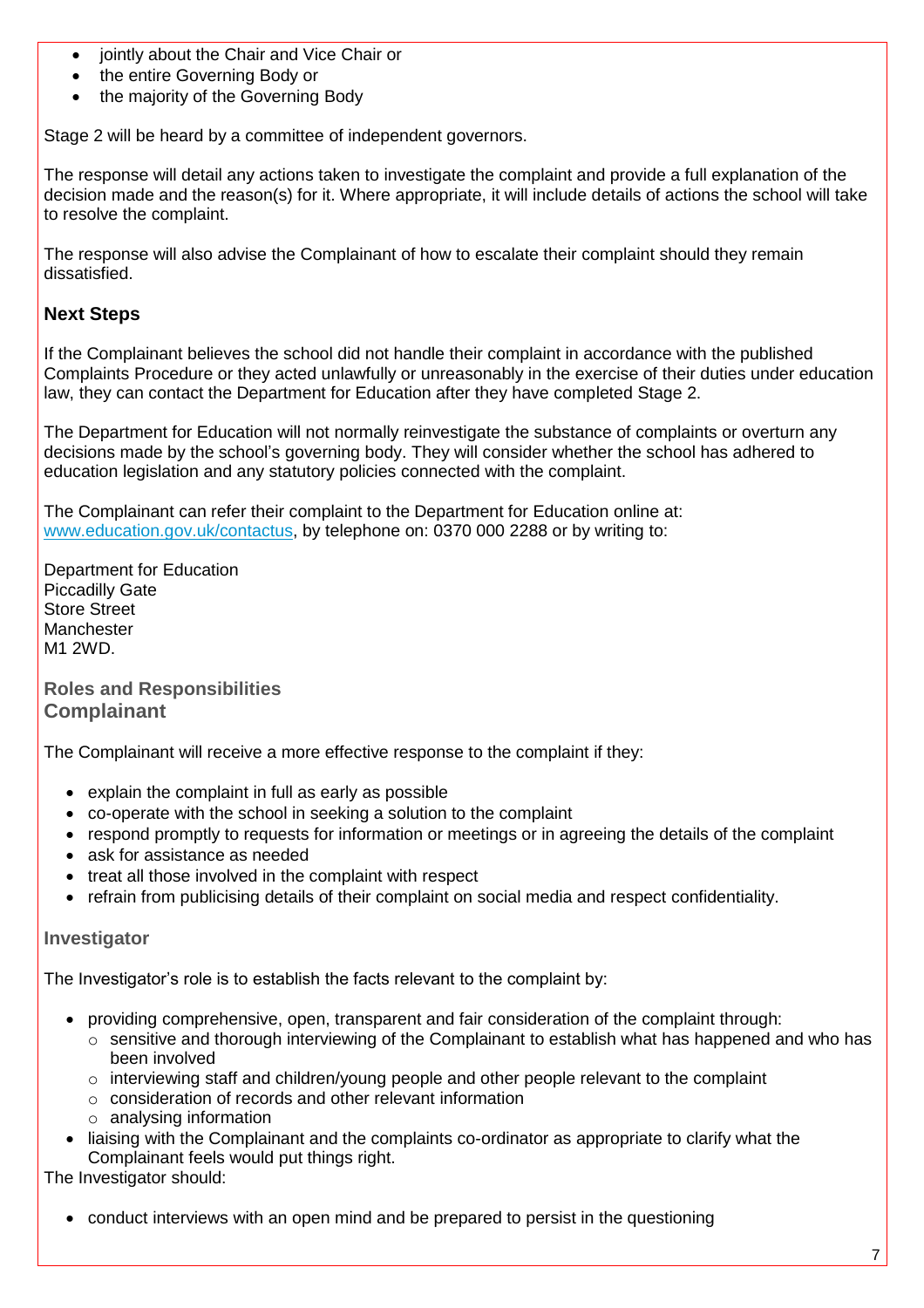- keep notes of interviews or arrange for an independent note taker to record minutes of the meeting
- ensure that any papers produced during the investigation are kept securely pending any appeal
- be mindful of the timescales to respond
- prepare a comprehensive report for the Headteacher or complaints committee that sets out the facts, identifies solutions and recommends courses of action to resolve problems

The Headteacher or Complaints Committee will then determine whether to uphold or dismiss the complaint and communicate that decision to the Complainant, providing the appropriate escalation details.

**Complaints Co-ordinator:** This will normally be Ms R. Khanam, School Business Manager

The Complaints Co-ordinator should:

- ensure that the Complainant is fully updated at each stage of the procedure
- liaise with staff members, Headteacher, Chair of Governors, Clerk and LAs (if appropriate) to ensure the smooth running of the Complaints Procedure
- be aware of issues regarding:
	- o sharing third party information
	- $\circ$  additional support. This may be needed by Complainants when making a complaint including
	- interpretation support or where the Complainant is a child or young person
- keep records.

#### **Clerk to the Governing Body**

The Clerk is the contact point for the Complainant and the committee and should:

- ensure that all people involved in the Complaints Procedure are aware of their legal rights and duties, including any under legislation relating to school complaints, education law, the Equality Act 2010, the Freedom of Information Act 2000, the Data Protection Act (DPA) 2018 and the General Data Protection Regulations (GDPR)
- set the date, time and venue of the meeting, ensuring that the dates are convenient to all parties (if they are invited to attend) and that the venue and proceedings are accessible
- collate any written material relevant to the complaint (for example; stage 1 paperwork, school and Complainant submissions) and send it to the parties in advance of the meeting within an agreed timescale
- record the proceedings
- circulate the minutes of the meeting
- notify all parties of the committee's decision.

#### **Committee Chair**

The committee's chair, who is nominated in advance of the complaint meeting, should ensure that:

- both parties are asked (via the Clerk) to provide any additional information relating to the complaint by a specified date in advance of the meeting
- the meeting is conducted in an informal manner, is not adversarial, and that, if all parties are invited to attend, everyone is treated with respect and courtesy
- Complainants who may not be used to speaking at such a meeting are put at ease. This is particularly important if the Complainant is a child/young person
- the remit of the committee is explained to the Complainant
- written material is seen by everyone in attendance, provided it does not breach confidentiality or any individual's rights to privacy under the DPA 2018 or GDPR.
- if a new issue arises it would be useful to give everyone the opportunity to consider and comment upon it; this may require a short adjournment of the meeting
- both the Complainant and the school are given the opportunity to make their case and seek clarity, either through written submissions ahead of the meeting or verbally in the meeting itself
- the issues are addressed
- key findings of fact are made
- the committee is open-minded and acts independently
- no member of the committee has an external interest in the outcome of the proceedings or any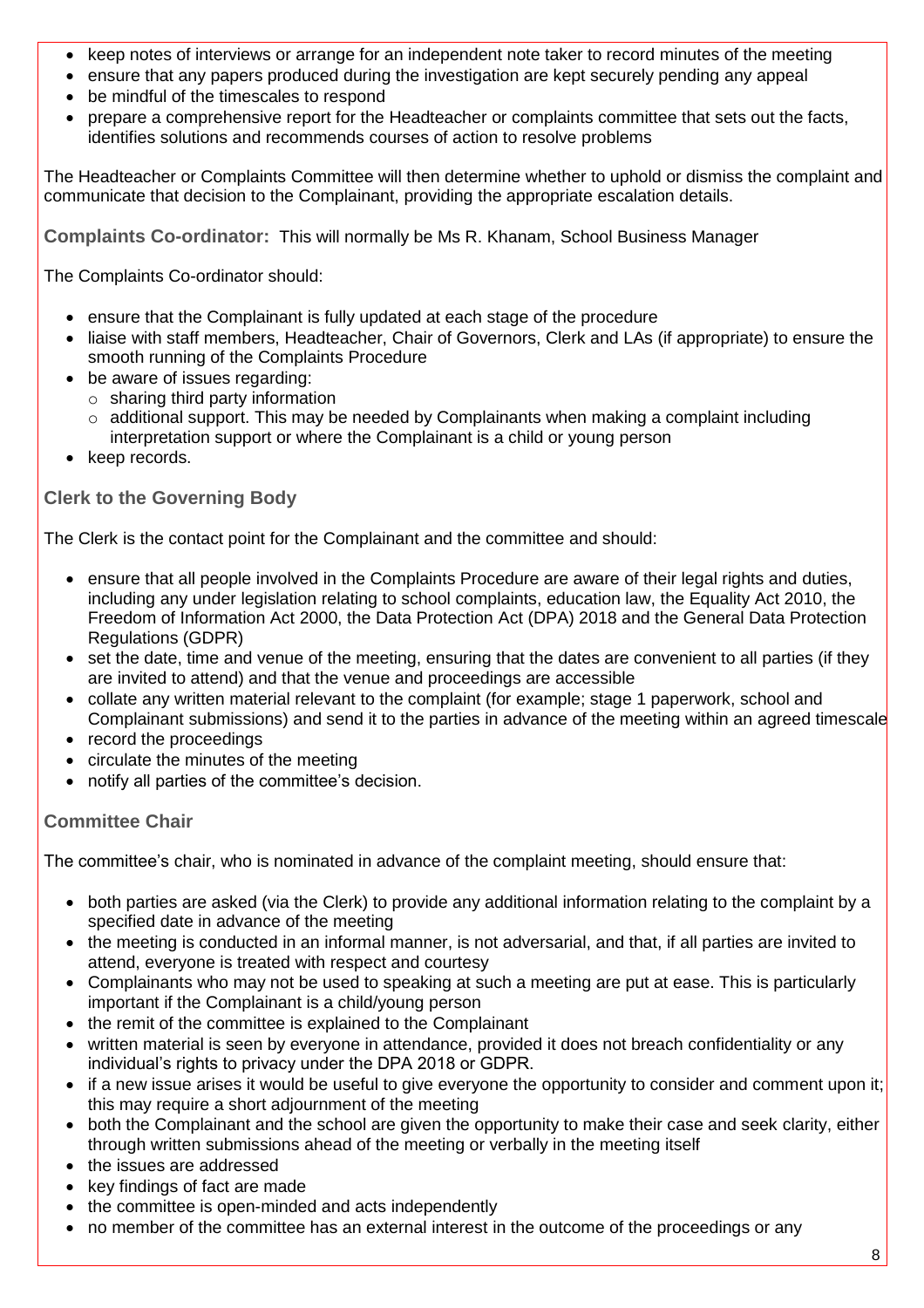involvement in an earlier stage of the procedure

- the meeting is minuted
- $\bullet$  they liaise with the Clerk (and complaints co-ordinator, if the school has one).

#### **Committee Member**

Committee members should be aware that:

- the meeting must be independent and impartial, and should be seen to be so No governor may sit on the committee if they have had a prior involvement in the complaint or in the circumstances surrounding it.
- the aim of the meeting should be to resolve the complaint and achieve reconciliation between the school and the Complainant We recognise that the Complainant might not be satisfied with the outcome if the meeting does not find in
- their favour. It may only be possible to establish the facts and make recommendations. many Complainants will feel nervous and inhibited in a formal setting
- Parents/carers often feel emotional when discussing an issue that affects their child.
- extra care needs to be taken when the Complainant is a child/young person and present during all or part of the meeting

Careful consideration of the atmosphere and proceedings should ensure that the child/young person does not feel intimidated.

The committee should respect the views of the child/young person and give them equal consideration to those of adults.

If the child/young person is the Complainant, the committee should ask in advance if any support is needed to help them present their complaint. Where the child/young person's parent is the Complainant, the committee should give the parent the opportunity to say which parts of the meeting, if any, the child/young person needs to attend.

However, the parent should be advised that agreement might not always be possible if the parent wishes the child/young person to attend a part of the meeting that the committee considers is not in the child/young person's best interests.

• the welfare of the child/young person is paramount.

#### **Serial and Unreasonable Complaints**

The school is committed to dealing with all complaints fairly and impartially, and to providing a high quality service to those who complain. We will not normally limit the contact Complainants have with our school.

However, we do not expect our staff to tolerate unacceptable behaviour and will take action to protect staff from that behaviour, including that which is abusive, offensive or threatening.

Unreasonable behaviour is defined as that which hinders our consideration of complaints because of the frequency or nature of the Complainant's contact with the school, such as, if the Complainant:

- refuses to articulate their complaint or specify the grounds of a complaint or the outcomes sought by raising the complaint, despite offers of assistance
- refuses to co-operate with the complaints investigation process
- refuses to accept that certain issues are not within the scope of the Complaints Procedure
- insists on the complaint being dealt with in ways which are incompatible with the Complaints Procedure or with good practice
- introduces trivial or irrelevant information which they expect to be taken into account and commented on
- raises large numbers of detailed but unimportant questions, and insists they are fully answered, often immediately and to their own timescales
- makes unjustified complaints about staff who are trying to deal with the issues, and seeks to have them replaced
- changes the basis of the complaint as the investigation proceeds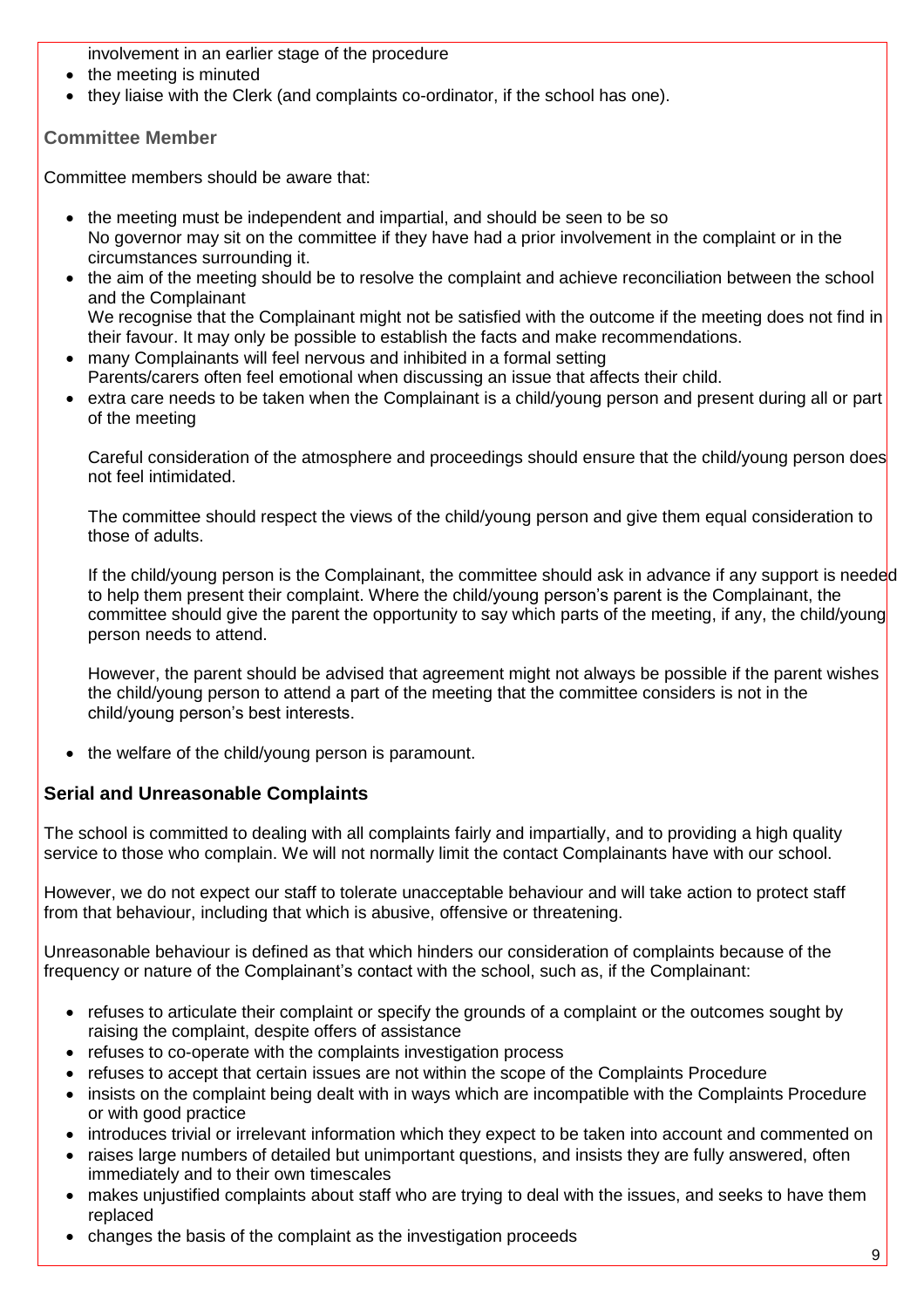- repeatedly makes the same complaint (despite previous investigations or responses concluding that the complaint is groundless or has been addressed)
- refuses to accept the findings of the investigation into that complaint where the school's Complaints Procedure has been fully and properly implemented and completed including referral to the Department for Education
- seeks an unrealistic outcome
- makes excessive demands on school time by frequent, lengthy and complicated contact with staff regarding the complaint in person, in writing, by email and by telephone while the complaint is being dealt with
- uses threats to intimidate
- uses abusive, offensive or discriminatory language or violence
- knowingly provides falsified information
- publishes unacceptable information on social media or other public forums.

Complainants should try to limit their communication with the school that relates to their complaint, while the complaint is being progressed. It is not helpful if repeated correspondence is sent (either by letter, phone, email or text), as it could delay the outcome being reached.

Whenever possible, the Headteacher or Chair of Governors will discuss any concerns with the Complainant informally before applying an '*unreasonable'* marking.

If the behaviour continues, the Headteacher will write to the Complainant explaining that their behaviour is unreasonable and ask them to change it. For Complainants who excessively contact the school causing a significant level of disruption, we may specify methods of communication and limit the number of contacts in a communication plan. This will be reviewed after six months.

In response to any serious incident of aggression or violence, we will immediately inform the Police and communicate our actions in writing. This may include barring an individual from the school's premises.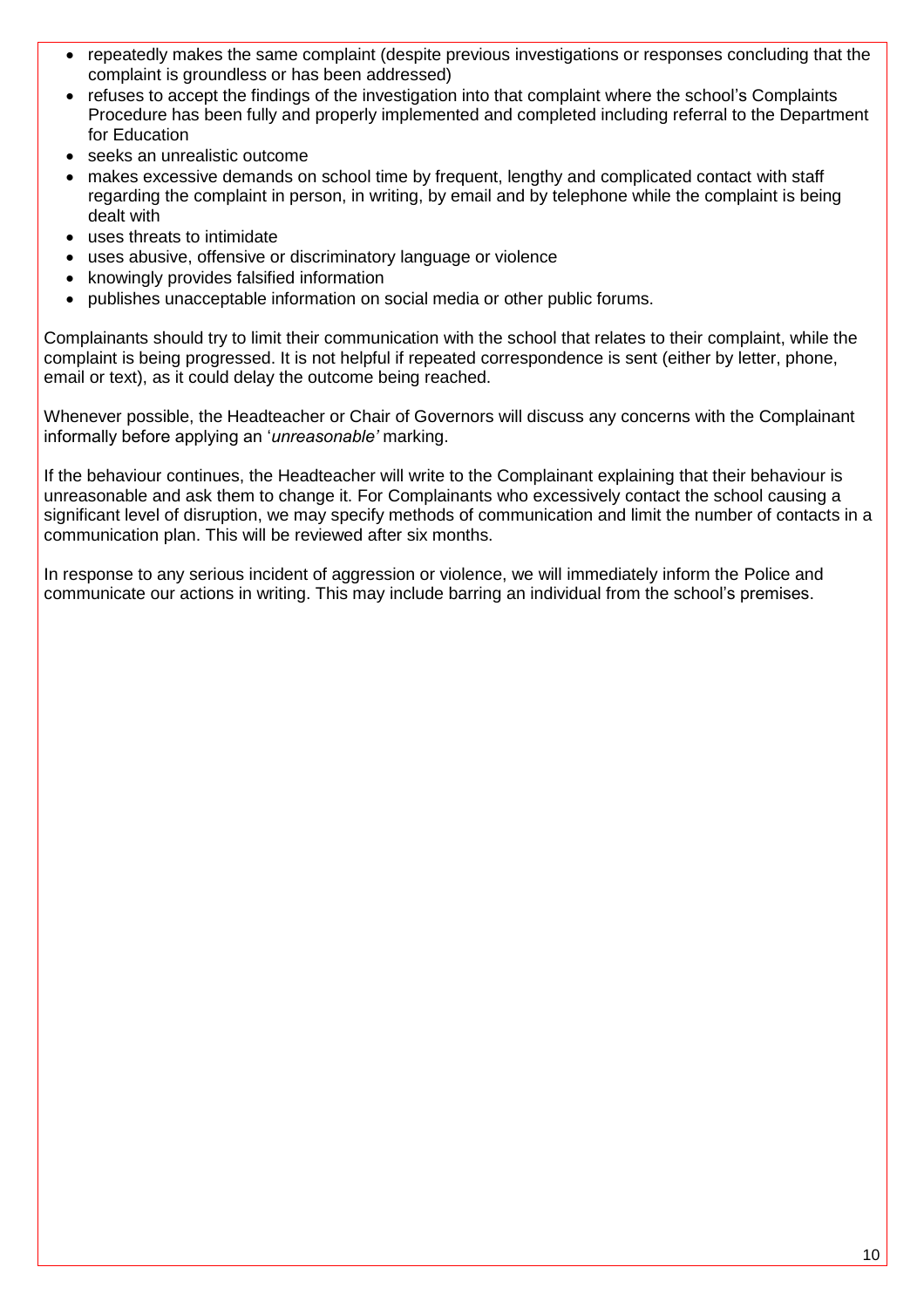#### **Complaint Form**

Please complete and return to Mr Davies, Headteacher, who will acknowledge receipt and explain what action will be taken.

**Your name:**

**Pupil's name (if relevant):**

**Your relationship to the pupil (if relevant):**

**Address:**

**Postcode:**

**Daytime telephone number:**

**Evening telephone number:**

**Please give details of your complaint, including whether you have spoken to anybody at the school about it.**